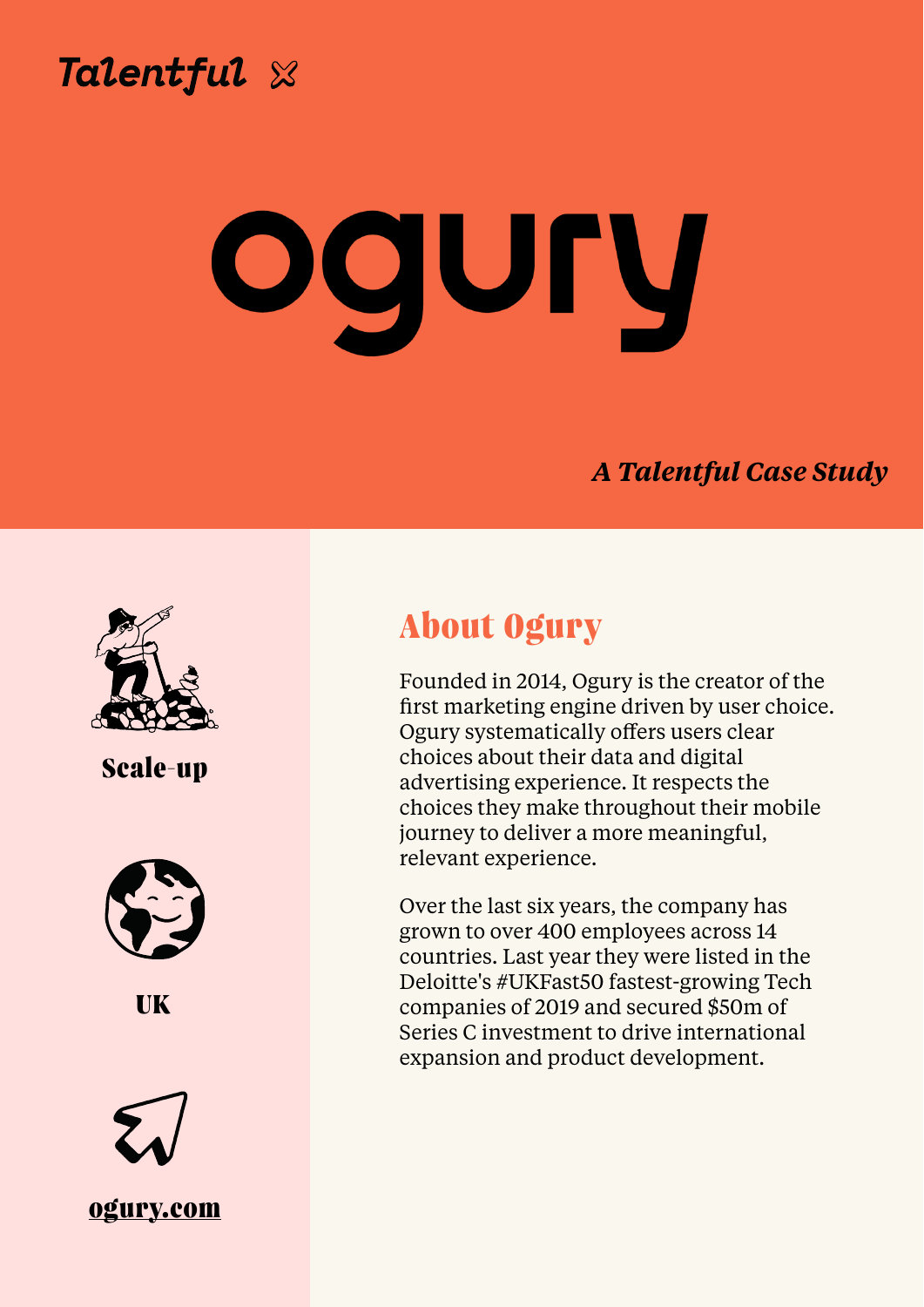

When Talentful initially joined Ogury, there were no recruitment processes in place and all hiring was conducted through external agency support. With 100 roles to hire across the business globally, Ogury decided their heavy reliance on agencies was not sustainable, and shut down all agency hiring activity.

That meant that the challenge for Talentful was to go beyond simply filling vacant roles. Ogury needed support with creating new processes, training internal team members and implementing a more strategic approach to growth an area in which we excel.



We initially kicked off with one Client Lead, who came in to audit the existing processes and discuss the objectives of the partnership. After establishing hiring priorities and what resources were available, two further Talent Partners were added to help source and hire for immediate additional headcount.

Within the first 90 days, the Client Lead had implemented new processes to drive alignment between the business and talent team. This included kick-off documents and processes, interview plans, and coaching hiring managers on their interviewing.

Following the success of the first team, another Talent Partner was added to support hiring in the engineering team.

### **Significant added value projects:**

**Lack of existing processes.**

**Complete reliance on external agency support.**

**Hundreds of roles needing to be filled globally.** 



- Building relationships with c-suite
- C-suite and leadership hiring
- Kick-off processes
- ATS onboarding
- Market mapping
- Interview coaching and training
- Glassdoor project management
- Talent reporting dashboard